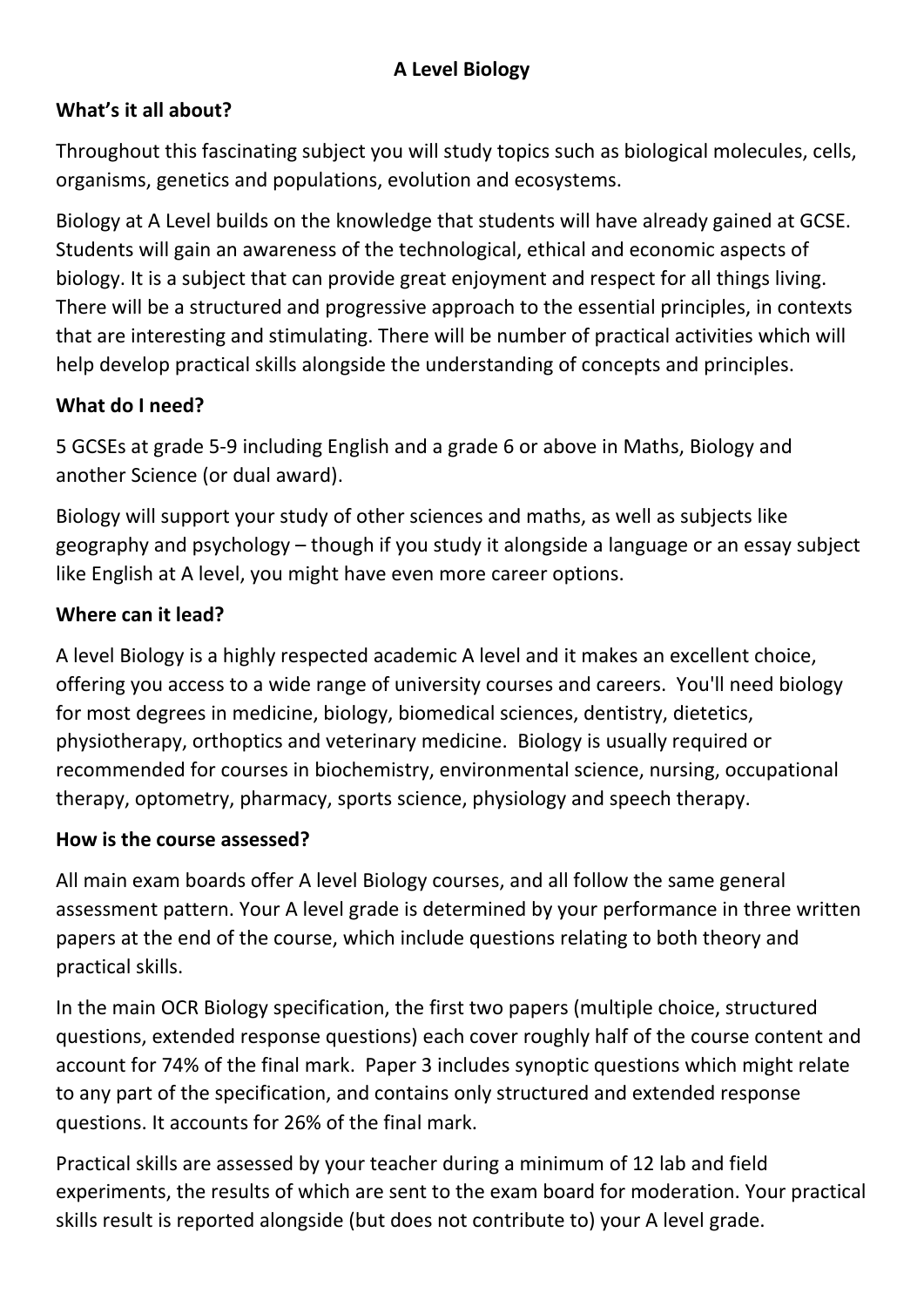# **A Level Chemistry**

## **What's A level Chemistry about?**

A level Chemistry studies the material world, and through chemistry we can describe and explain questions such as: "what happens when sugar dissolves in tea?"; "why is mercury a liquid at room temperature?"; "how do we make plastics?"; "what can we do about global warming?"; "how and why will I be affected if oil runs out?".

From baking a cake to recharging a mobile phone, chemistry is involved in everything we do; and our lives are inextricably influenced by many aspects of chemistry. Chemistry will continue to be at the forefront of responding the needs of society; with chemists central to making advances in designing new materials, efficient energy use, drug development, and technology, to name but a few.

A level Chemistry courses cover a wide variety of basic concepts such as the structure of the atom; the interaction of matter and energy; how to control reactions; patterns in the Periodic Table; understanding carbon‐based molecules.

## **What do I need?**

5 GCSEs at grade 5‐9 including English and a grade 6 or above in Maths, Chemistry and another Science (or dual award).

#### **Where can it lead?**

Chemistry A level is a highly respected A level, with its broad variety of tested skills, and it is a good choice for many degrees and careers. Chemistry has been described as the 'central science' and is often combined with either physics or biology. It is a compulsory choice for anyone wishing to pursue medicine, dentistry and veterinary science, as well as chemistry‐ based degrees, such as pharmacy, pharmacology, and biochemistry.

#### **Assessment**

The main exam boards (OCR, AQA, Pearson, Eduqas) all offer A level Chemistry. The courses are linear, meaning that the A level exams take place at the end of the second year and any internal or AS exams taken at the end of the first year do not contribute to the overall grade of the A level.

There are 3 written papers, two of which question particular topics from the two years, whilst the third is more 'synoptic' (asking questions which cut across several topics) and has a greater emphasis on the understanding of practical work you have developed during the course. Taking the example of OCR, Paper 1 examines modules 1, 2, 3 and 5; Paper 2 examines modules 1, 2, 4 and 6; and Paper 3 covers all 6 modules.